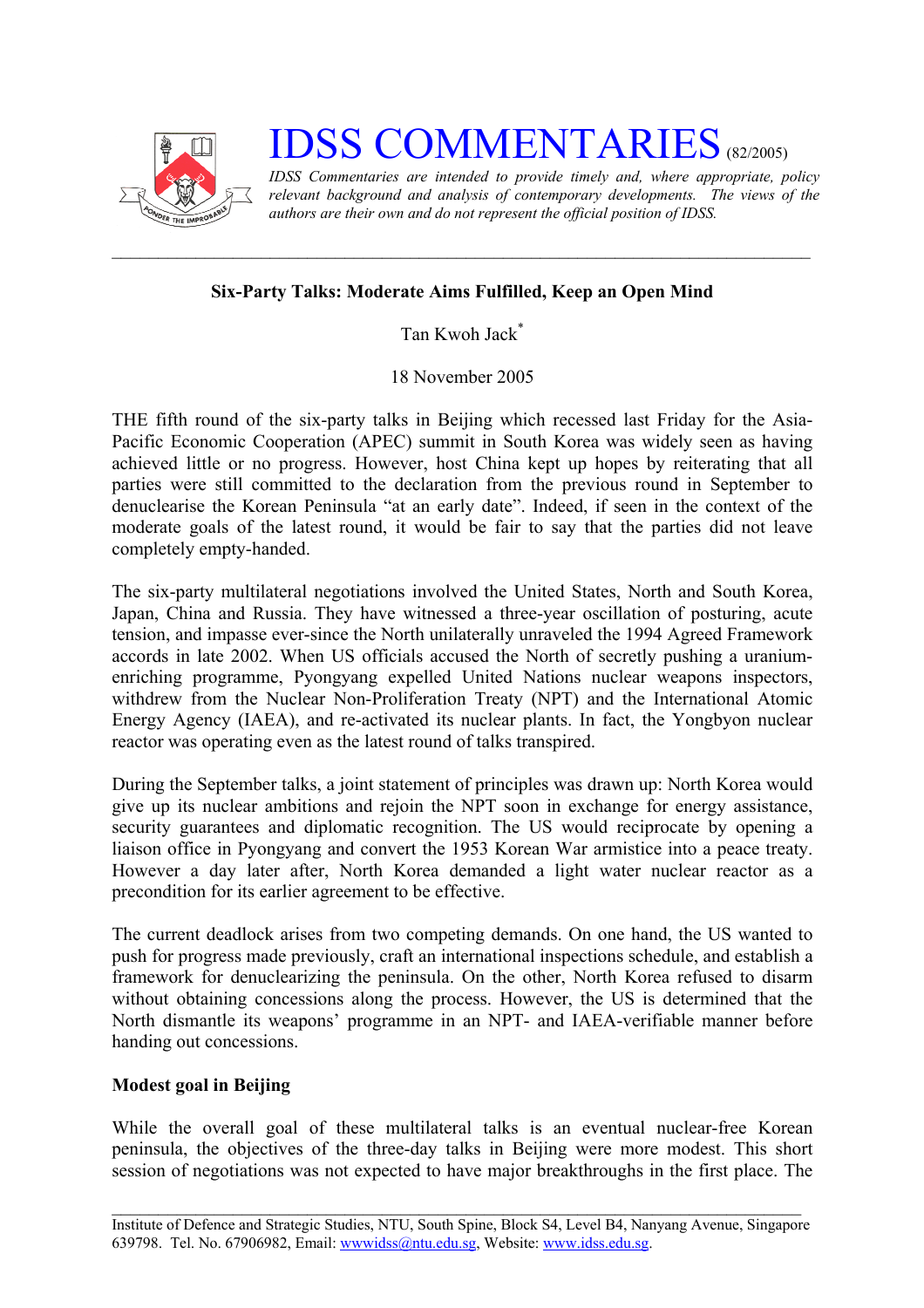issues were vast and may take years to resolve, and there indeed exist differences between parties over strategies of implementations. President Bush revealed as much when he noted that while a nuclear-free Korean peninsula was a "noble goal", patience was required in navigating this difficult issue. He emphasized that the US must keep sending a "consistent message".

While the basic positions of the North Koreans and Americans remained unchanged at the Beijing talks, the fifth session could help clear some ambiguities about the North's seriousness in fulfilling that two-month-old pledge of abandoning its nuclear development programmes in return for energy aid and security guarantees.

Indeed, it could be said that the moderate aims of the talks have been fulfilled -- namely to send an unvarying message to the North that the Bush administration is willing to negotiate, pledge non-aggression, and create a favourable environment for further discussion. As affirmed by chief US negotiator Christopher Hill, Assistant Secretary of State for East Asian and Pacific Affairs, the negotiations were a "useful first opportunity" to exchange views and discuss implementations. The talks were amiable; all parties "knew what they signed up for" and demonstrated commitment to the process. North Korea in particular showed willingness to move forward and to operationalize the principles, and the light water reactor was not a big factor during talks.

The talks may not have been all smooth-sailing. But the major stumbling block was not the nuclear dispute but the US' financial sanctions on North Korea. Pyongyang had charged that Washington's recent sanctions on several North Korean companies for alleged counterfeiting and arms proliferation violated the principles of the September agreement, and was proof of US hostility. The US responded that those were law enforcement issues and not six-party issues. Indeed, the North raised issues that had little to do with the talks' agenda, and can be construed as Pyongyang's usual feet-dragging tactics. This is unsurprising as Pyongyang has long maintained a negotiating policy based on threats, tactical withdrawals and indignant diatribes. As it turned out, the two sides subsequently agreed to discuss these issues separately.

## **North Korea's Offer**

What is most significant however is the revelation after the end of the talks that North Korea had offered a "five-step plan" to abandon its nuclear weapons programme. Pyongyang proposed to halt and dismantle its nuclear tests and facilities, and eventually rejoin the NPT and accept IAEA safeguards – but only after receiving concessions from the US. Analysts cautioned that this is not new, and that the real issue is whether they will fulfill this without asking for concessions first. Sure enough, after the Beijing talks, North Korea's top negotiator, Vice-Foreign Minister Kim Kye-gwan challenged the US to prove its trustworthiness by making the first move – and that the North "will act if action is made".

However, their surprise turnaround is illustrative. The five-step plan is arguably the North's most trenchant indication yet that it is seriously contemplating a non-nuclear future. While Hill had indicated simultaneous interest and caution pertaining to the North's "fundamental steps within steps" offer, the Bush administration flatly rejected a "compensation-for-freeze" possibility. But should the North's commitment to the principles indeed be attested to, the pressure could be on the US to review its "no rewards first" policy.

## **Keep an Open Mind**